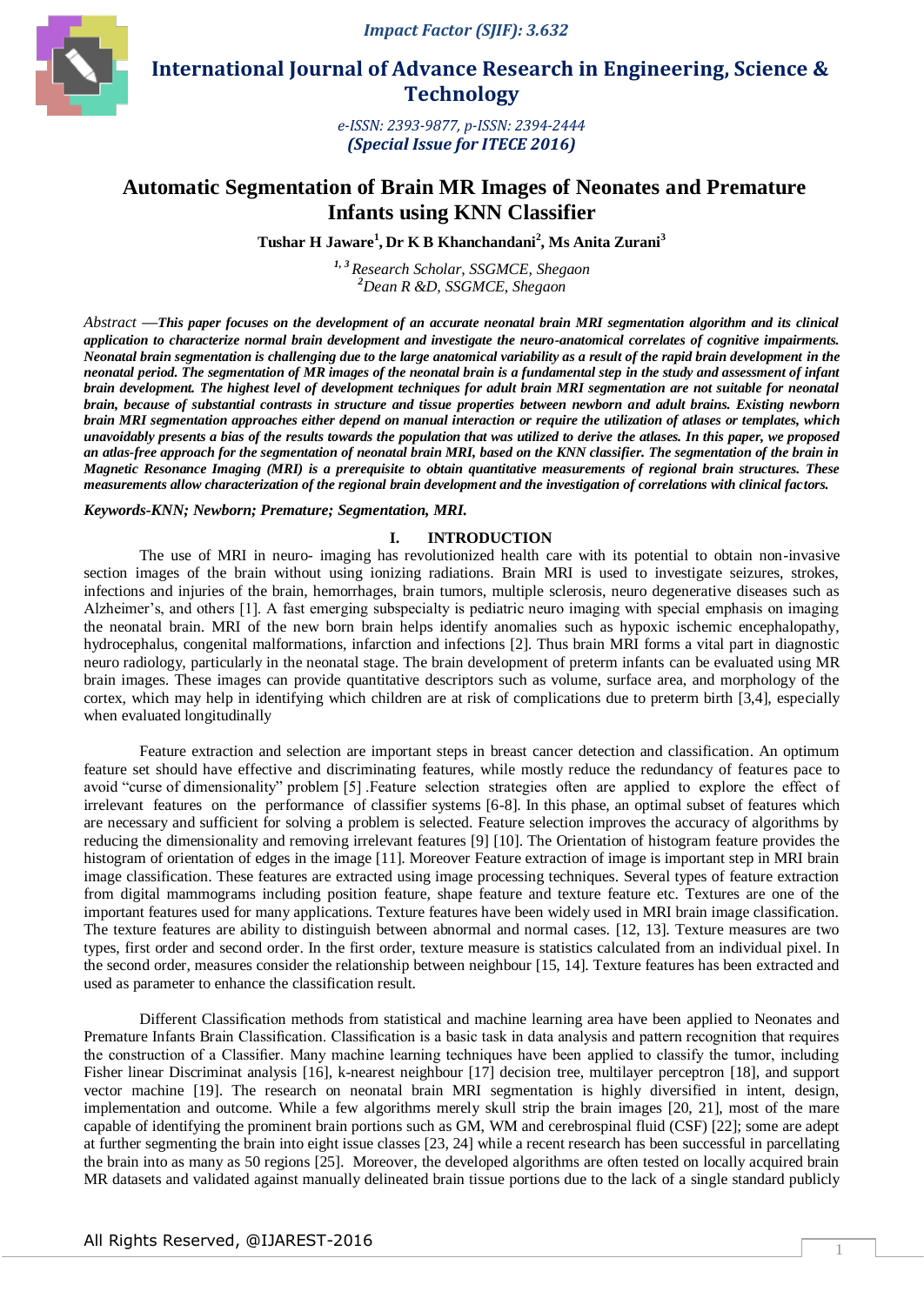## *International Journal of Advance Research in Engineering, Science & Technology (IJAREST) (Special Issue for ITECE 2016), e-ISSN:* 2393-9877*, print-ISSN:* 2394-2444

available neonatal brain database. Such vastness in scope, method, performance and direction in the literature necessitates the comparison of these techniques on common grounds.

#### **II. RELATED WORK**

In medical diagnosis, various researchers have proposed numerous approaches for Neonates and Premature Infants Brain classification: A handful of important researches are offered in this segment among them. Chelli N. Devi et al. [26] have explained the review of Neonatal brain MRI segmentation. These methods provided an Overview of clinical magnetic resonance imaging (MRI) of the newborn brain and the challenges in automated tissue classification of neonatal brain MRI. It presents a complete survey of the existing segmentation methods and their salient features. The different approaches were categorized into Intracranial and brain tissue segmentation algorithms based on their level of tissue classification. Further, the brain tissue segmentation techniques were grouped based on their atlas usage in to atlas-based, augmented atlas-based and atlas-free methods. In addition, there search gaps and lacunae in literature was also identified.

Moreover, Pim Moeskops et al. [27] have explained the Automatic segmentation of MR brain images of preterm infants using supervised classification. Here, they explained an algorithm for the automatic segmentation of unmyelinated white matter (WM), cortical grey matter (GM), and cerebrospinal fluid in the extra cerebral space (CSF). The algorithm uses supervised voxel classification in three subsequent stages. In the first stage, voxels that was easily be assigned to one of the three tissue types were labeled. In the second stage, dedicated analysis of the remaining voxels was performed. The first and the second stages both use two-class classification for each tissue type separately. Possible inconsistencies that could result from these tissue-specific segmentation stages were resolved in the third stage, which performs multi-class classification. A set of T1- and T2-weighted images was analyzed, but the optimized system performs automatic segmentation using a T2-weighted image only. They investigated the performance of the algorithm when using training data randomly selected from completely annotated images as well as when using training data from only partially annotated images. The method was evaluated on images of preterm infants acquired at 30 and 40 weeks postmenstrual age (PMA).

Additionally, Makropoulos et al. [28] have explained the Automatic Whole Brain MRI Segmentation of the Developing Neonatal Brain. Here, they developed a framework for accurate intensity-based segmentation of the developing neonatal brain, from the early preterm period to term-equivalent age, into 50 brain regions. They present a segmentation algorithm that models the intensities across the whole brain by introducing a structural hierarchy and anatomical constraints. The method was compared to standard atlas-based techniques and improves label overlaps with respect to manual reference segmentations. They demonstrated that the technique achieved highly accurate results and was very robust across a wide range of gestational ages, from 24 weeks gestational age to term-equivalent age.

## **III. PROBLEM DEFINITION**

The primary intention of my research is to design and develop an approach for automatic segmentation of MR images of the neonatal brain. In general, the aim of brain segmentation is to delineate both large-scale brain areas, such as the cerebellum, the brainstem and the two hemispheres, and small-scale structures (tissues), such as the gray matter (GM), the white matter (WM), and the cerebrospinal fluid (CSF). In addition to these tissues, in the case of newborns we are also interested in distinguishing between cortical and sub cortical gray matter, and between myelinated and unmyelinated white matter, which is crucial in the evaluation of the white matter myelination process. Therefore, segmenting the brain tissue from premature infants Magnetic Resonance Imaging (MRI) data is a challenging task.

## **IV. MATERIAL AND METHOD**

The algorithm is structured as pipeline which consists of following steps; preprocessing, brain extraction, tissue detection at global level and micro level and classification.

#### **4.1 Preprocessing**

T-1 weighted and T-2 weighted brain MR images are the input, we have to enhance the images in preprocessing stage. In preprocessing we apply following techniques on input images to enhance the quality of image they are as follows: intensity inhomogeneity correction, alignment to radiological orientation, affine registration and Gaussian Filtering to remove the noise.

$$
\hat{g}(x, y) = \frac{1}{2\Pi \sigma^2} e^{\frac{-x^2 + y^2}{2\sigma^2}}
$$

Where,  $\sigma$  is the [standard deviation](https://en.wikipedia.org/wiki/Standard_deviation) of the Gaussian distribution.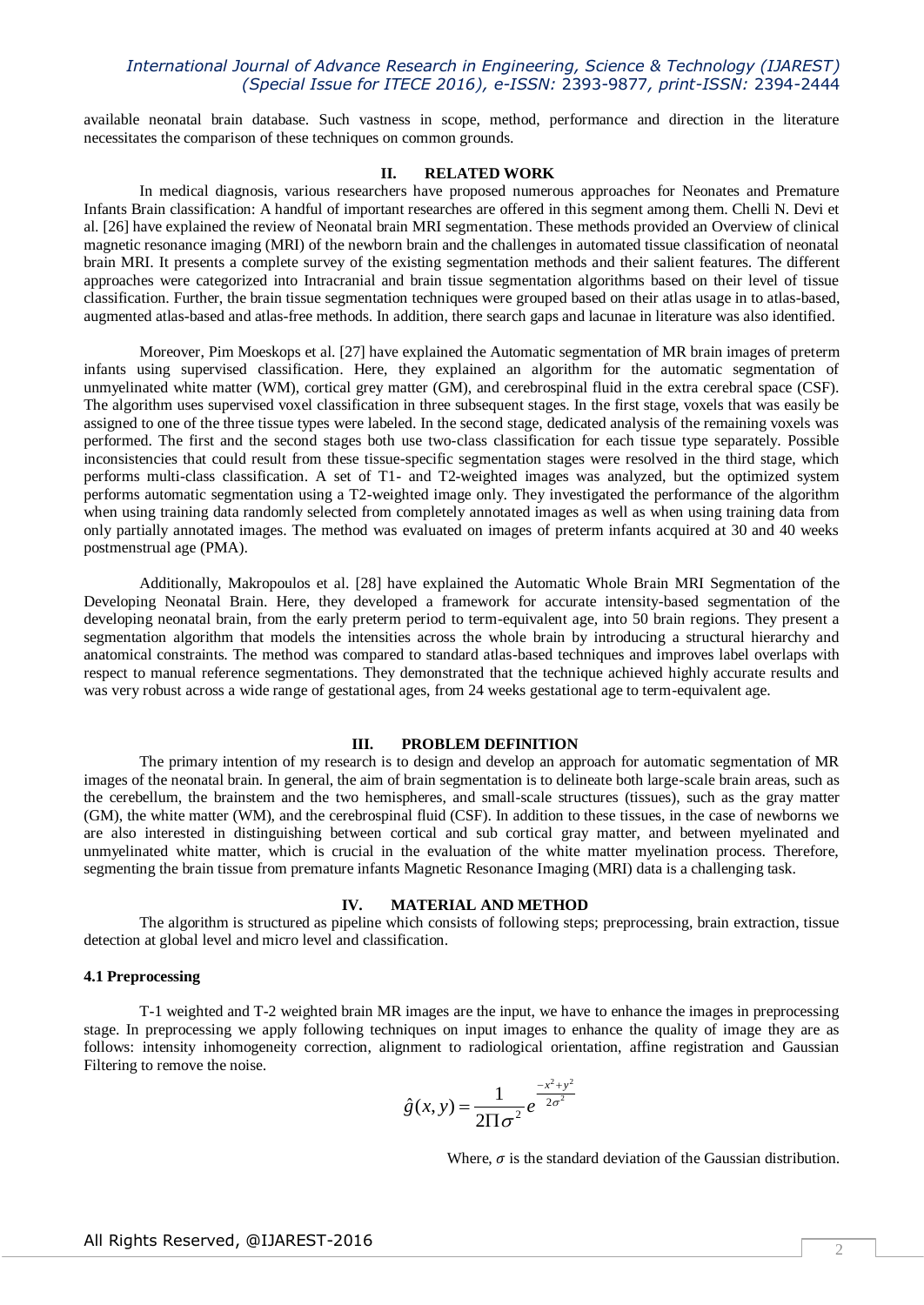*International Journal of Advance Research in Engineering, Science & Technology (IJAREST) (Special Issue for ITECE 2016), e-ISSN:* 2393-9877*, print-ISSN:* 2394-2444



 *Figure 1 (a) Input MR Image (b) Pre-processed Image*



## **4.2 Skull stripping & Brain extraction**

To process the image first of all we have to remove the skull area, and then we have to extract the brain potion. So for this purpose first of all we have to make contouring of brain portion. Following figure shows the steps to extract the brain portion.



*Figure 2 (a) Contouring of brain portion (b) Skull stripping (c) Brain extraction*

## **4.3 Tissue detection**





 *Figure 3 (a) Hemisphere Separation (b) Detection of cortical gray matter, unmyelinated white matter & CSF*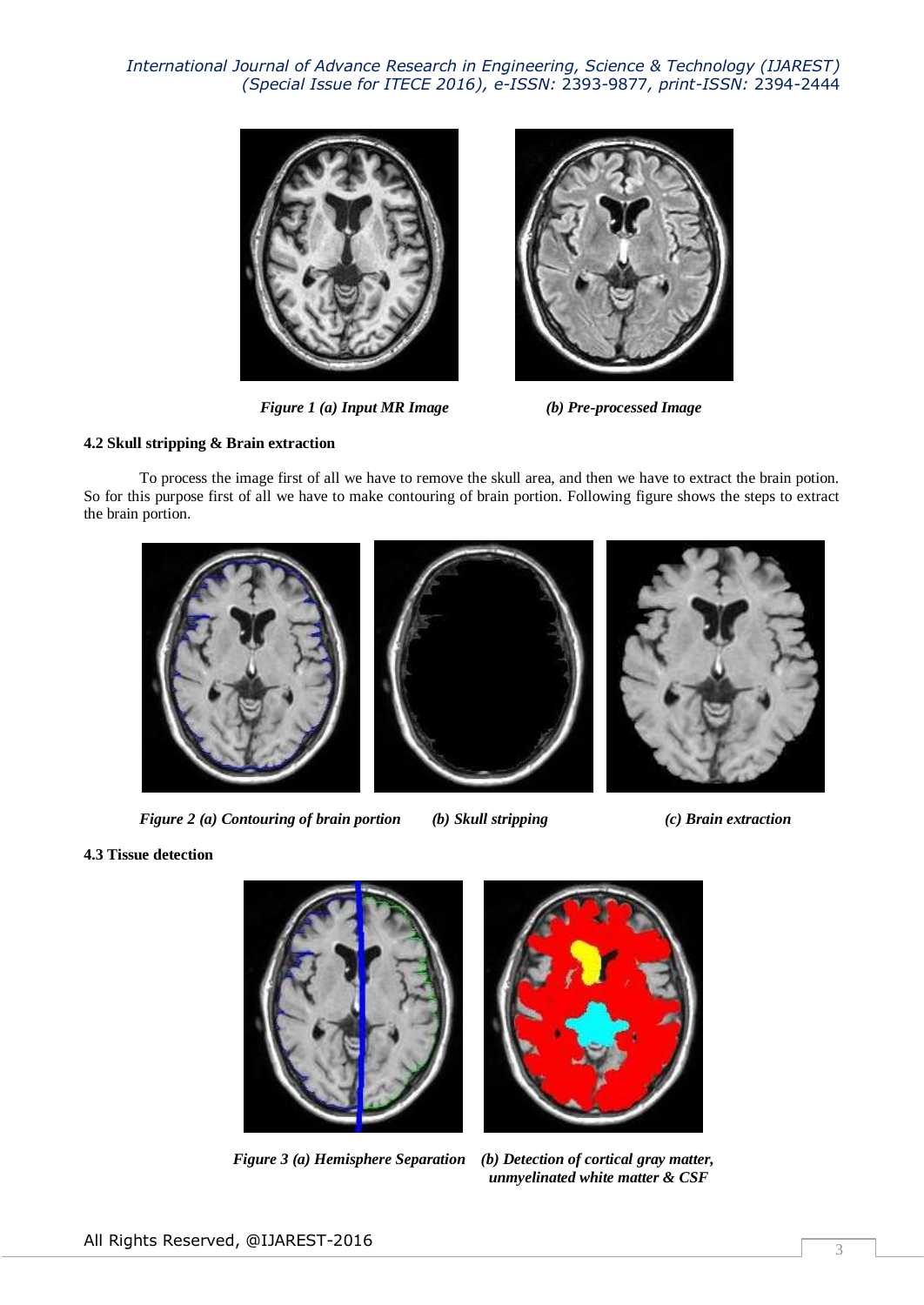## **4.4 Classification**

In this stage, K-Nearest Neighbor (KNN) is used to assign, voxels to one of the tissue classes, which are labeled WM, GM, CSF. In pattern recognition, the k-Nearest Neighbors algorithm (or k-NN) is a non-parametric method used for classification and regression. In both cases, the input consists of the k closest training examples in the feature space. The output depends on whether k-NN is used for classification or regression:

In k-NN classification, the output is a class membership. An object is classified by a majority vote of its neighbors, with the object being assigned to the class most common among its k nearest neighbors (k is a positive integer, typically small). If  $k = 1$ , then the object is simply assigned to the class of that single nearest neighbor. In k-NN regression, the output is the property value for the object. This value is the average of the values of its k nearest neighbors.

Finally, various brain MR images will be collected from benchmark database [29] and subjected to the proposed technique to evaluate the performance in segmentation performance. The implementation is done in MATLAB.



## **V. RESULTS**

*Figure 4 Quantitative analysis of various infants*

Above figure shows the dice similarity index representation graph of the proposed dataset, from that the dice similarity index, value of Gray Matter, White Matter, Sub cortical Gray Matter, Myelinated White Matter, Brain stem , Cerebellum and CSF are comparative more than the existing techniques mentioned in the related work section.

### **CONCLUSION**

The presented method accurately segmented WM, GM, and CSF in T2-weighted images and is robust to differences in age and acquisition protocol. Furthermore, the method accurately segmented the images when trained with a limited number of training samples from the given population, without any additional parameter tuning. This reduces the time and effort required to create reference annotations and may therefore extend the applicability of the method. The resulting segmentations can be used for volumetric measurements and quantification of cortical characteristics. This analysis play important role for neurologist for early detection of neural disorders. Hence proposed research work will provide more information to neurophysicians for better treatment of newborn babies.